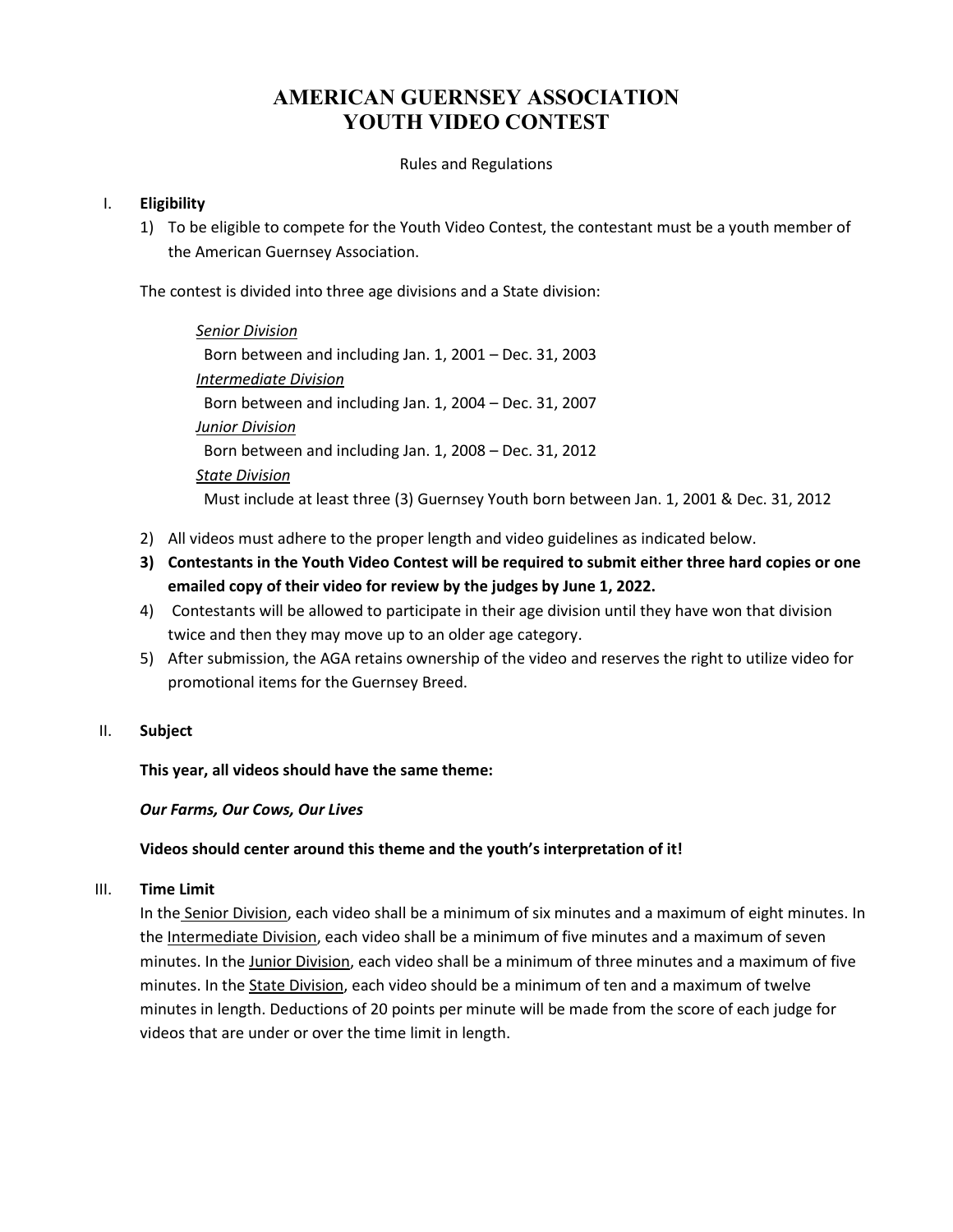# IV. **Methods of Selecting Winners**

- 1) The Youth Committee will be in charge of the contest. Competent and impartial judges will be selected by the committee to judge the contest.
- 2) A contestant will be judged based on their ability to cover the subject completely and relevantly, using proper grammar and quality video throughout. Creativity is always welcome as long as the response fulfills the subject matter.
- 3) The videos must be the original work of the contestant and will be penalized if they include information that is not cited or their own.
- 4) Each of the judges will be furnished with a digital copy of the contestants' video.
- 5) When all videos have been received by the deadline, each judge will score the videos based on the content of the video and guidelines for filming. Contestants will be ranked in numerical order on the basis of the final score to be determined by each judge.

#### V. **Awards**

Awards will be given to the top three individuals in each division.

#### **Part I. For Scoring the Contest**

- I. Content Includes: 70 points
	- Importance and Appropriateness of Subject Suitability of the Material Accuracy of the Statements Evidence of Purpose Organization of the Content Logical Development Language Used Accomplishment of Purpose – Conclusions

II. General Effect Includes: 15 points

Extent to which the video was interesting, understandable, well composed, creative and topic relevant

#### **Part II. For Scoring the Filming**

I. Filming Includes: 15 points and 15 points and 15 points and 15 points and 15 points and 15 points and 15 points and 15 points and 15 points and 15 points and 15 points and 15 points and 15 points and 15 points and 15 po

Proper length for each division as determined above Quality of video produced (see video guidelines)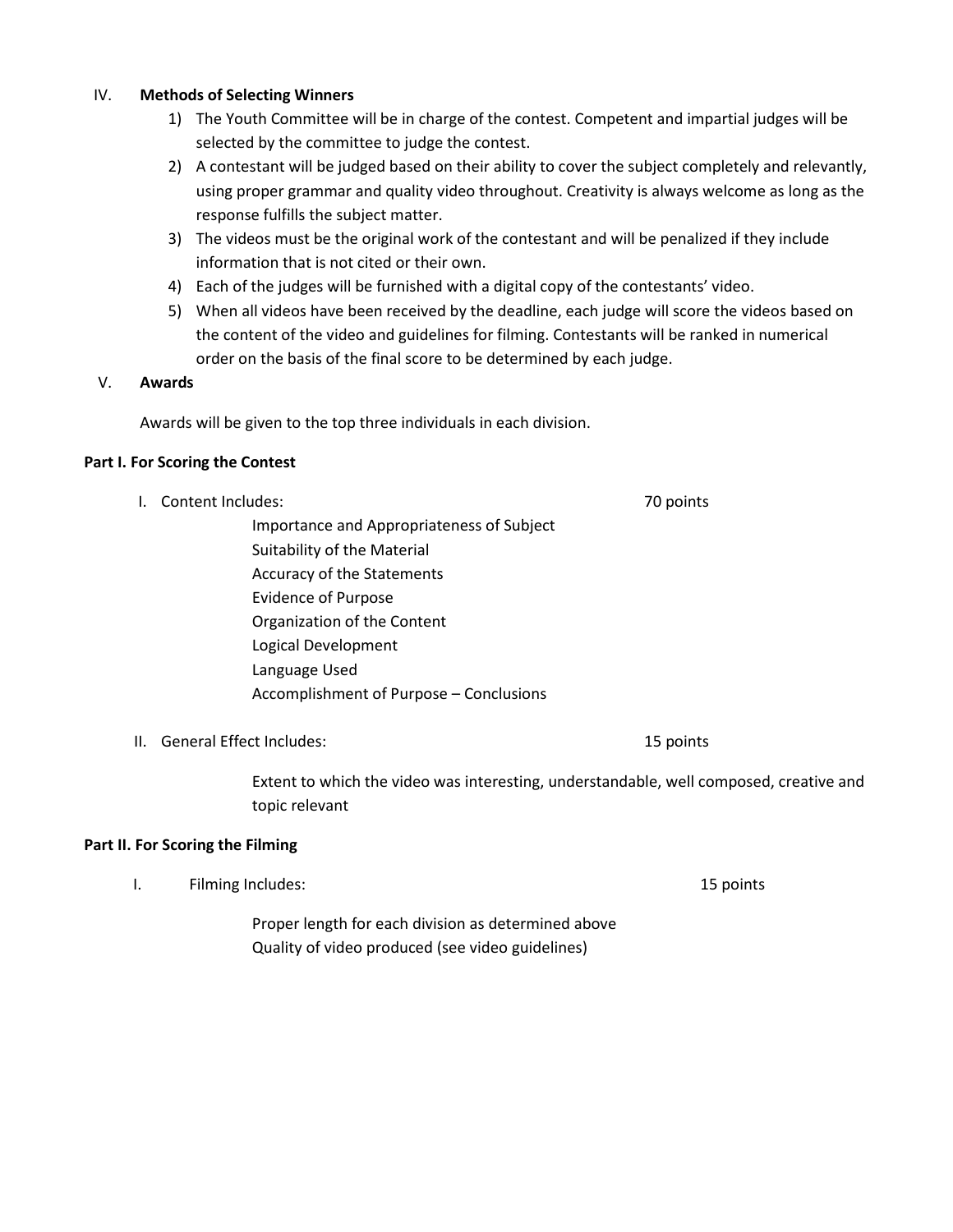# VIDEO GUIDELINES

Use the following guidelines when preparing videos to submit with your AGA video contest entry.

- Applicants may seek advice on how to edit videos. However, professional editing services are not permitted.
- When filming your video, here's some advice to avoid problems which may have a negative impact on your final product:
	- o Film in an area with good lighting.
	- $\circ$  Be very aware of background noises vehicles, farm equipment, birds, etc. Avoid filming near roadways, in barnyards, or other areas where you are likely to incur a lot of background noise.
	- $\circ$  Be very aware of wind noise while you may not hear it while you're filming, most video cameras are very sensitive to picking up wind noise, and it can completely ruin your video. The safest bet is to find an area where there is very little to no breeze, film inside or film on a very calm day. Almost nothing can be done in the editing process to remove wind noise.
	- $\circ$  Speak loud and clear so the camera picks up your voice well and viewers won't have to strain to listen. Remember, your voice competes with any background noise that may be present.
	- o Have fun and be creative!
- Save the video file in one of the following preferred formats: .mp4, .avi, .mov, or .mpg
- Send one copy of the video the AGA office via mailed DVD or flash drive; or via email to ralden@usguernsey.com.

# STYLES OF VIDEOS

**For 2021, we will not be accepting Video Slideshows with Voiceover in this contest. These should be entered in the PowerPoint Presentation Contest.**

#### 1. **Live‐action video**

The live-action video is what most people think of with a video – you talking live on camera. Required equipment is some sort of camcorder or video phone, video editing software, and likely an assistant to do the actual video recording. Smartphones are excellent technology to use to record your video.

*Disclaimer: The American Guernsey Association will not be held liable for anything associated with using any software or equipment for video production. Individuals should always use discretion when purchasing, downloading and/or installing new software or equipment. The American Guernsey Association staff does not provide technical support for any video production equipment or software.*